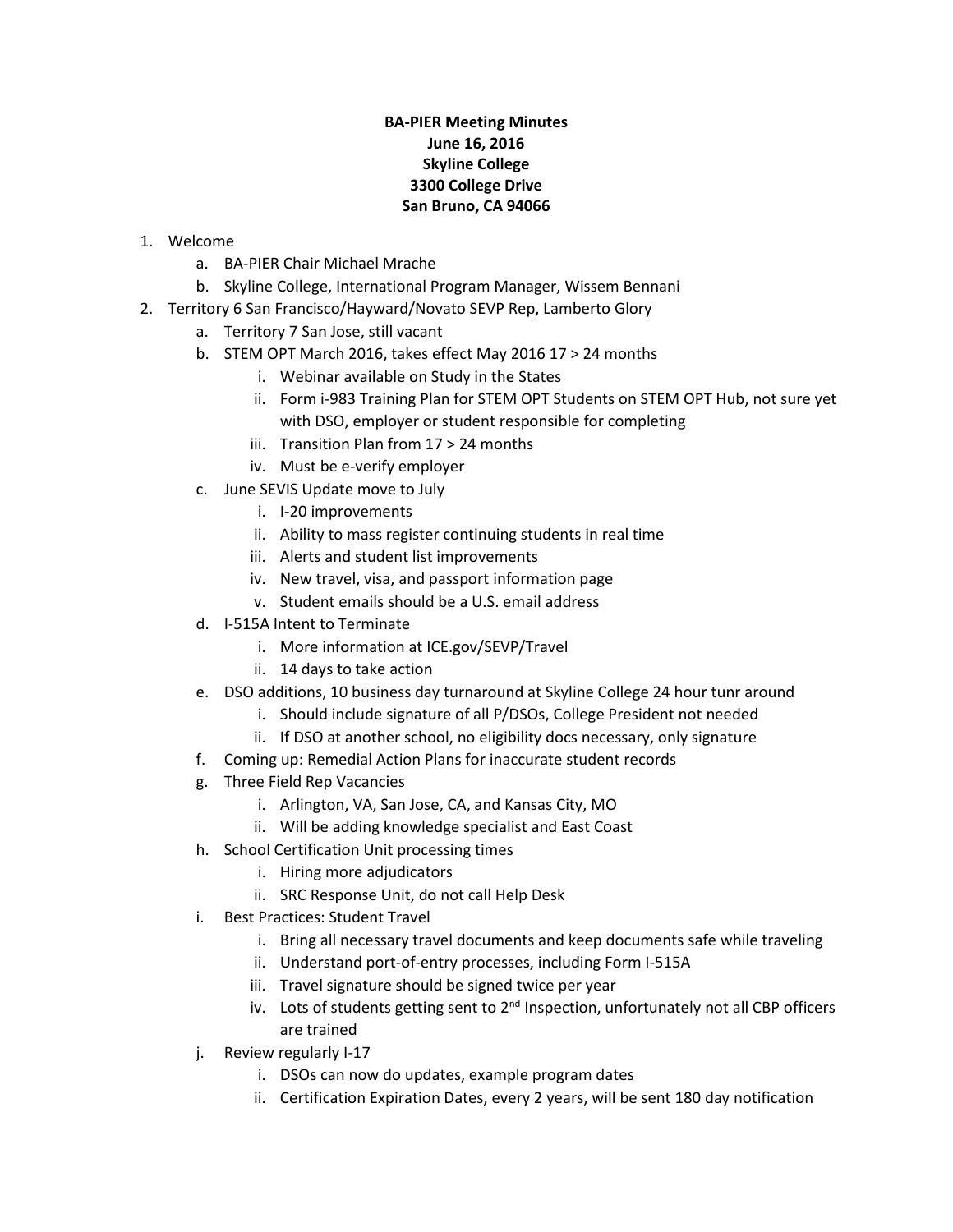- k. SEVP Feedback: Study in the States SEVP Field Rep Survey
- l. Questions?
	- i. Preferred name, can leave blank, include nicknames
	- ii. New Dates: Program Start Date (orientation), Actual Start Date (semester start)
	- iii. New OPT Employment Reporting: Students can input employer, coming up December 2016
	- iv. IEP students who complete a program before I-20 end date, has 60 day grace period and must be transferred within grace period and start in next available session
	- v. IEP students eligible for vacation after 26 weeks
	- vi. International students on consortium study abroad not taking classes within school, do not have to transfer I-20, register student as normal, suggest update I-20 with study abroad remark
	- vii. Notification by broadcast messages and social media of policy guidance
	- viii. IEP mergers/acquisitions: Must redo certification, not automatic
	- ix. Transfer immediately, students must report directly to school who issued I-20
		- 1. Rationale, students must report to school within 30 days of start date
		- 2. Schools should not terminate student, if program start date has not been reached
- 3. Voting on whether to suspend \$5 membership fee
	- a. Currently we have \$1,200+ in account, discussion about spending down account by inviting speakers, organizing workshops, etc.
	- b. What about charging for events
	- c. If we suspend, make sure that current members are not charged again
	- d. LA PIER does not collect dues, SD PIER charges \$15 annually
	- e. Paypal charges \$30 per month
	- f. What about getting college to sponsor or what about asking a nonprofit to serve as fiscal agent, Susan Serrano of JFK University will inquire at her institution
	- g. The issue on whether or not to eliminated the \$5 fee has been tabled pending further research on a possible school sponsorship or fiscal agent.
- 4. Roundtable
	- a. Students who have a DUI, visas will be revoked and any pending USCIS applications will be denied, not sure whether students must leave the U.S. immediately or can stay for D/S
	- b. Anyone using ISSM (recently fsaATLAS), only UCSC
- 5. Announcements
	- a. Send to Tracey Ward at Mission College to include in social media and website
	- b. California Institute of Integral Studies has merged with the American College of Traditional Chinese Medicine and is celebrating its 50<sup>th</sup> anniversary. They have a number of new one year degree programs for students interested in completing a BA as well as graduate programs in anthropology and East and West studies. There is also a Integral and Transpersonal Psychology Certificate Program for Chinese students and professionals.